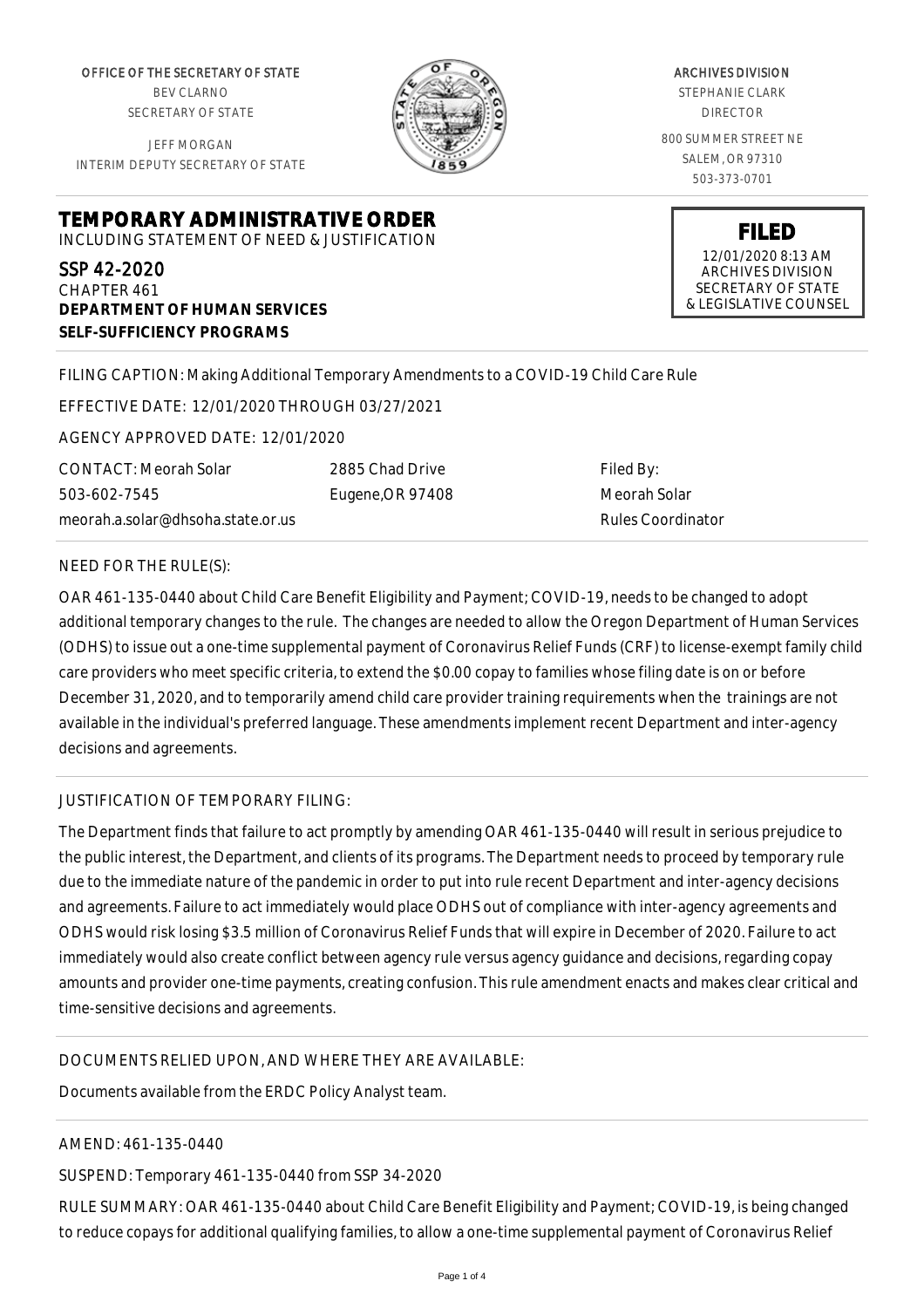Funds to qualifying providers, and to temporarily amend training requirements when the trainings are not available in the individual's preferred language.

CHANGES TO RULE:

# 461-135-0440

Child Care Benefit Eligibility and Payment; COVID-19

The provisions in this rule apply to child care benefits and requirements for child care providers in the ERDC and TANF programs.¶

(1) The Department suspends the following rules or rule sections regarding the ERDC or TANF programs:¶

(a) OAR 461-155-0150(5), (5)(c), (5)(e) through (5)(h), (12) through (14);¶

(b) OAR 461-160-0040(4);¶

(c) OAR 461-160-0193(2);¶

(d) OAR 461-160-0300(2), (3)(b);¶

(e) OAR 461-135-0405(2); and¶

(f) OAR 461-155-0150(3), (3)(g).¶

(2) The Department amends the following rule sections regarding the ERDC or TANF programs as provided in this rule:¶

(a) OAR  $461 - 165 - 0160(2)(f)$ ,  $\P$ 

(b) OAR 461-165-0180(13)(a)(A), and¶

(bc) OAR 461-170-0160(1), (2), (3).¶

(3) The ERDC monthly countable income (see OAR 461-001-0000) standard is the 250 percent FPL or 85 percent state median income (SMI), whichever is higher, described under OAR 461-155-0180. To be eligible, the countable income of the need group (see OAR 461-110-0630) must be less than:¶

(a) The standard listed for the number of individuals in the need group for groups of eight or fewer.¶

(b) The standard listed for eight individuals in the need group for groups of more than eight individuals.¶

(4) The monthly copay is \$0 beginning the month of March 2020, for the entirety of the certification period (see

OAR 461-001-0000), for cases whose certification period begins on or before OctoDecember 31, 2020.

(5) The Department shall pay for:¶

(a) Absent days each month the child is absent. For the purposes of this rule, absent days will be paid for up to 31 days each month if:¶

(A) The child was scheduled to be in care,¶

(B) The provider bills for the time the child was scheduled to be in care, and¶

(C) It is the provider's policy to bill all families for absent days.¶

(b) Days a child is unable to attend care due to a temporary shutdown related to COVID-19 during the COVID-19 state of emergency period initiated by Executive Order 20-03 of the Governor of Oregon.¶

(c) Days a school-age child is attending child care and participating in distance learning due to concerns, school closures, or medical reasons related to COVID-19.¶

(d) For the months of September, October, and November of 2020; days a child is unable to attend care due to a temporary shutdown related to Oregon wildfires during the COVID-19 state of emergency period initiated by Executive Order 20-03 of the Governor of Oregon; if the location at which care is provided was in an:¶

(A) Evacuation Level 1, 2, or 3 area; or¶

(B) Area with an Air Quality Index of 101 or higher.¶

(e) A one-time supplemental payment of one of the following:¶

(A) In the amount of \$2,090.00 to child care providers who, at the time the Department completed the data pull on November 13, 2020, met the following criteria:¶

(i) Eligible for payment under OAR 461-165-0180,¶

(ii) Designation of a license-exempt standard family or enhanced family provider as identified by a Standard Family Rate provider type (see OAR 461-155-0150) or an Enhanced Family Rate provider type (see OAR 461-155-0150), and¶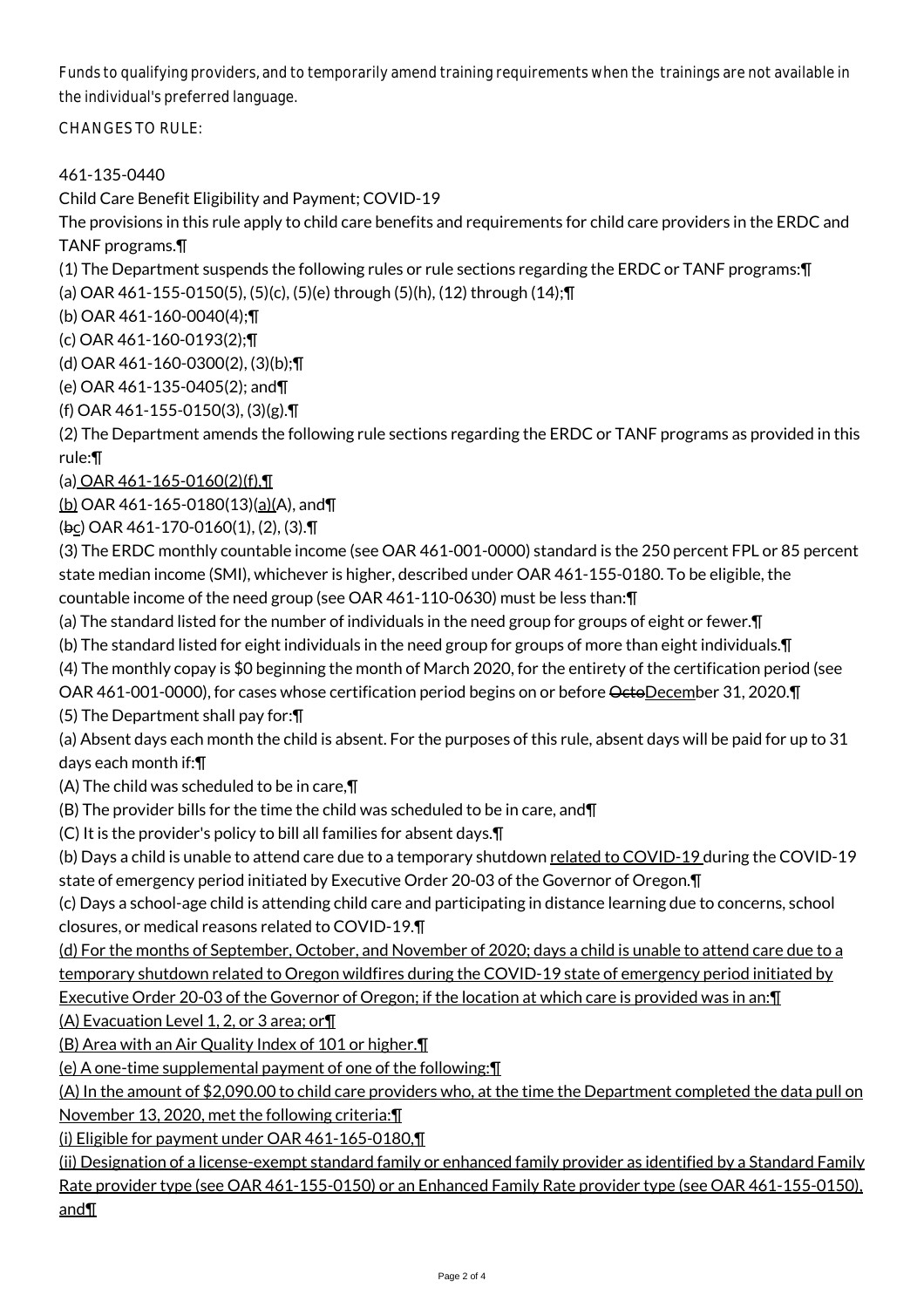(iii) Received a payment from the Department for child care provided during April, May, June, July, August, or September 2020.¶

(B) In the amount of \$2,555.00 to child care providers who, at the time the Department completed the data pull on November 13, 2020, met the following criteria:¶

(i) Met all criteria in subparagraph  $(5)(e)(A)(i)$  through (iii) of this rule, and  $\P$ 

(ii) Have not received an Emergency Child Care grant from the Oregon Department of Education, Early Learning Division for either phase one or phase two.¶

(6) In addition to provisions in OAR 461-170-0160, an individual may apply for ERDC benefits using the Department approved "telephonic application" (see section (7) of this rule) and "narrated telephonic signature" (see section (8) of this rule) processes. An individual submitting a telephonic application must submit the application with a narrated telephonic signature.¶

(7) A telephonic application is accepted when the following requirements are met: ¶

(a) All ERDC program related questions on the application are answered.¶

(b) All information necessary to determine eligibility (see OAR 461-001-0000) and benefit amount is provided for each individual in the filing group (see OAR 461-110-0310). ¶

(c) The applicant or their authorized representative (see OAR 461-115-0090) provides a narrated telephonic signature as defined in this rule. ¶

(8) A narrated telephonic signature is accepted for an application for ERDC benefits when the Department makes record that the following requirements are met:¶

(a) The "Your Rights and Responsibilities" form is reviewed and sent to the mailing address of the applicant.¶ (b) The following sections at the end of the application form are reviewed and sent to the mailing address of the applicant:¶

(A) "Information about all programs," and¶

(B) "Information about your rights and responsibilities." ¶

(c) The applicant or their authorized representative affirms that they:¶

(A) Have heard and understand their rights and responsibilities; ¶

(B) Agree to their rights and responsibilities;¶

(C) Have given true, correct, and complete information to the Department; and¶

(D) State their full name as their signature.¶

(d) The Department makes record of the narrated telephonic signature.¶

(9) Notwithstanding OAR 461-165-0180(13)(a)(A), legally exempt (see OAR 461-165-0180) providers that are not a legally exempt relative (see OAR 461-165-0180) to all children in care must have an up-to-date infant and child CPR and first aid certification, within 90 days of approval by the Department. Online infant and child CPR trainings approved through the Oregon Registry will be accepted by the Department until July 31, 2021.¶ (a) Providers and their staff are not subject to the infant and child CPR and first aid certification renewal provisions if the training is not available in their preferred language.¶

(b) Individuals to whom subsection (9)(a) applies must complete the infant and child CPR and first aid certification within 60 days of the day the Governor of Oregon ends the COVID-19 state of emergency period initiated by Executive Order 20-03.¶

(10) Providers who are approved by the Department may receive retroactive payment prior to the Department approval date and beginning the date the following were met:¶

(a) The provider was approved through the Office of Child Care (OCC) as an Emergency Child Care provider due to the COVID-19 state of emergency, and¶

(b) The provider met all other Department provider requirements.¶

(110) Providers who are not legally exempt are not eligible to receive payment from the Department if:¶

(a) Their application or approval to operate Emergency Child Care was denied, suspended, or revoked by the Office of Child Care (OCC); or¶

(b) They voluntarily surrendered their Emergency Child Care approval while under investigation by the OCC or at any time after OCC gave them notice of any administrative proceeding.¶